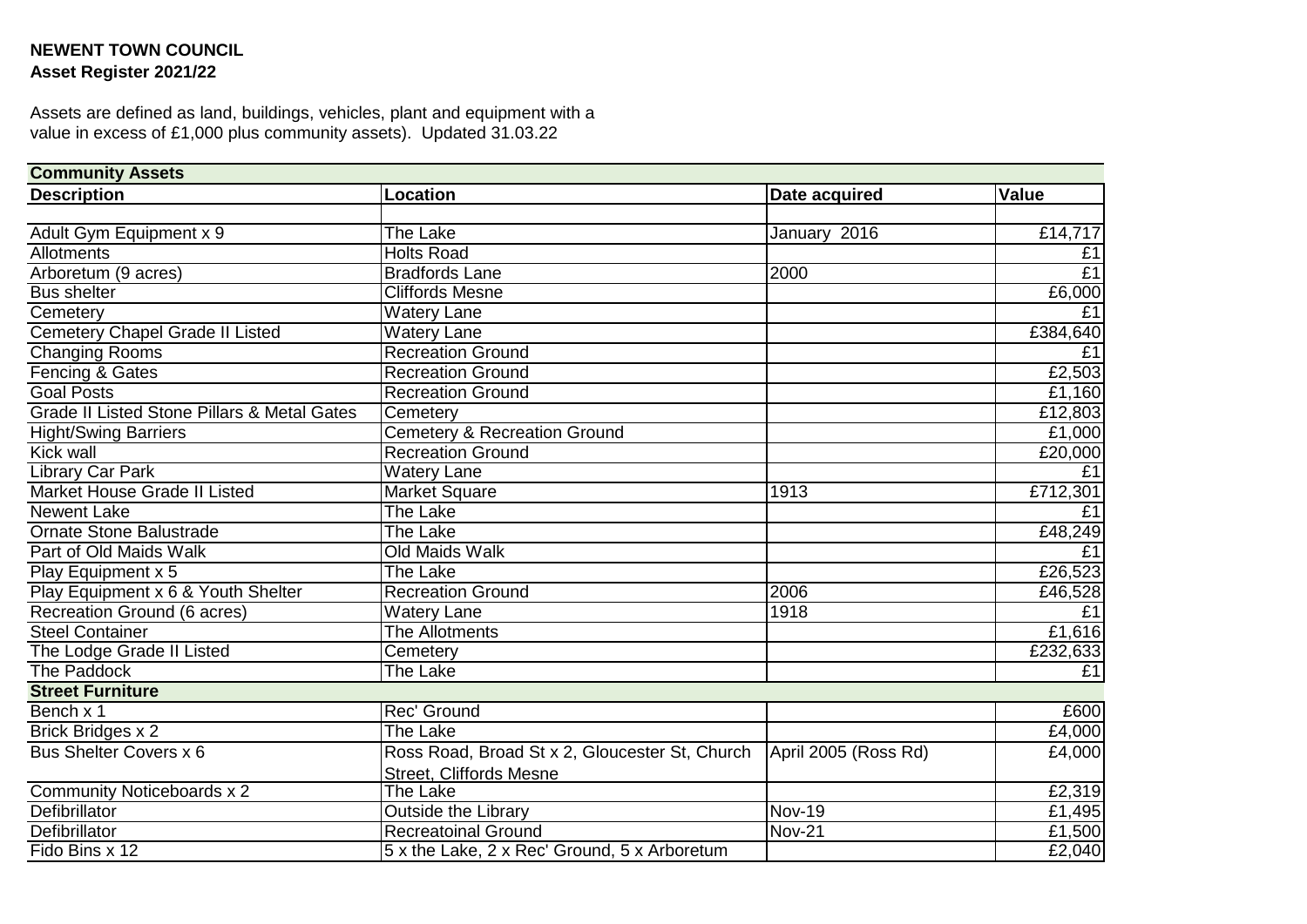| Finger Post Signs x 5                 | Market Sq, Court Lane, Old Maids Walk, the Lake<br>& entrance to St Marys Church |                    | £7,910  |
|---------------------------------------|----------------------------------------------------------------------------------|--------------------|---------|
| Fishing Platforms x 4                 | <b>The Lake</b>                                                                  | February 2017      | £2,485  |
| Flagpole                              | <b>Outside Health Centre</b>                                                     | 2002               | £1,600  |
| Lamp Standards x 2                    | <b>Town Centre</b>                                                               |                    | £2,534  |
| Lifebuoys (pole mounted) x 3          | The Lake                                                                         |                    | £1,118  |
| Litterbins x 22                       | 4 x Cemtery, 3 x Rec' Ground, 12 x Lake, 1 x                                     |                    | £6,600  |
|                                       | Cliffords Mesne, 2 x Arboretum                                                   |                    |         |
| Memorial Seats x 57                   | Outside Nissa x 1, The Lake x 39, Arboretum x                                    |                    | £34,575 |
|                                       | 13, Cemetery x 2, High Street x 1, Dr's x 1                                      |                    |         |
| Metal Seats x 3 & Dalby Circular Seat | 1 x Arboretum, 1 x Town (round), 1 x The Lake,                                   | 2001, 2002         | £1,253  |
|                                       | Dalby @ Arboretum                                                                |                    |         |
| Noticeboards x 3                      | Lewell Street, Market Square & Cemetery                                          | 2002 & 2016        | £4,050  |
| <b>Period Lamp</b>                    | <b>Town Centre</b>                                                               |                    | £2,500  |
| Picnic benches x 6                    | 3 x The Lake, 3 x Arboretum                                                      | 1 x 2001 2 x 2017  | £4,100  |
| Planters (self watering)              | 3 x Corner of Culver Street, 1 x Market Square, 1                                | <b>June 2019</b>   | £1,743  |
|                                       | x outside Drs Surgery                                                            |                    |         |
| Street Maps (framed) x 3              | The Library, side of Doris & Mable & workshop                                    |                    | £2,500  |
| <b>Telephone Box</b>                  | <b>Cliffords Mesne</b>                                                           |                    | £2,319  |
| <b>Telephone Box</b>                  | The Tythings                                                                     | Dec-19             | £1.00   |
| <b>Tourist Information Boards x 2</b> | The Lake                                                                         | 2017               | £3,500  |
| Welcome to Newent Signs x 2           | Gloucester Street, High Street                                                   |                    | £2,000  |
| Duck platform                         | The Lake                                                                         | Feb-19             | £1,000  |
| Duck village                          | The Lake                                                                         | Jan-20             | £1,500  |
| Wooden Bridges x 3                    | The Lake                                                                         |                    | £3,000  |
| <b>Defibrillator</b>                  | <b>Recreation Ground</b>                                                         | <b>Nov-22</b>      | £250    |
| Valegro Statue                        | <b>Market Square</b>                                                             | Janaury 2022       | £40,000 |
|                                       |                                                                                  |                    |         |
| <b>Equipment Assets</b>               |                                                                                  |                    |         |
| Aerators x 4                          | The Lake                                                                         | 1 x 2003, 1 x 2018 | £4,925  |
| CCTV x & PC                           | Town Centre & Police point                                                       |                    | £18,523 |
| <b>Christmas Lights</b>               | Stored at the Chapel                                                             |                    | £17,000 |
| <b>Floating Fountain</b>              | The Lake                                                                         | 2002               | £6,017  |
| <b>Fuel Tank</b>                      | The Chapel                                                                       | November 2016      | £1,250  |
| Gardening tools & equipment           | Chapel & Allotments container                                                    |                    | £8,257  |
| Guddle Boat (Aluminium)               | <b>Container at Allotments</b>                                                   |                    | £1,835  |
| Kubota mower                          | Allotments container                                                             | 2013               |         |
| Kubota mower                          | Allotments container                                                             | Mar-20             | £19,950 |
| Lawn mower                            | Allotments container                                                             | Apr-18             | £530    |
| Mobile CCTV cameras and tablets x 2   | Various & Office                                                                 |                    | £3,961  |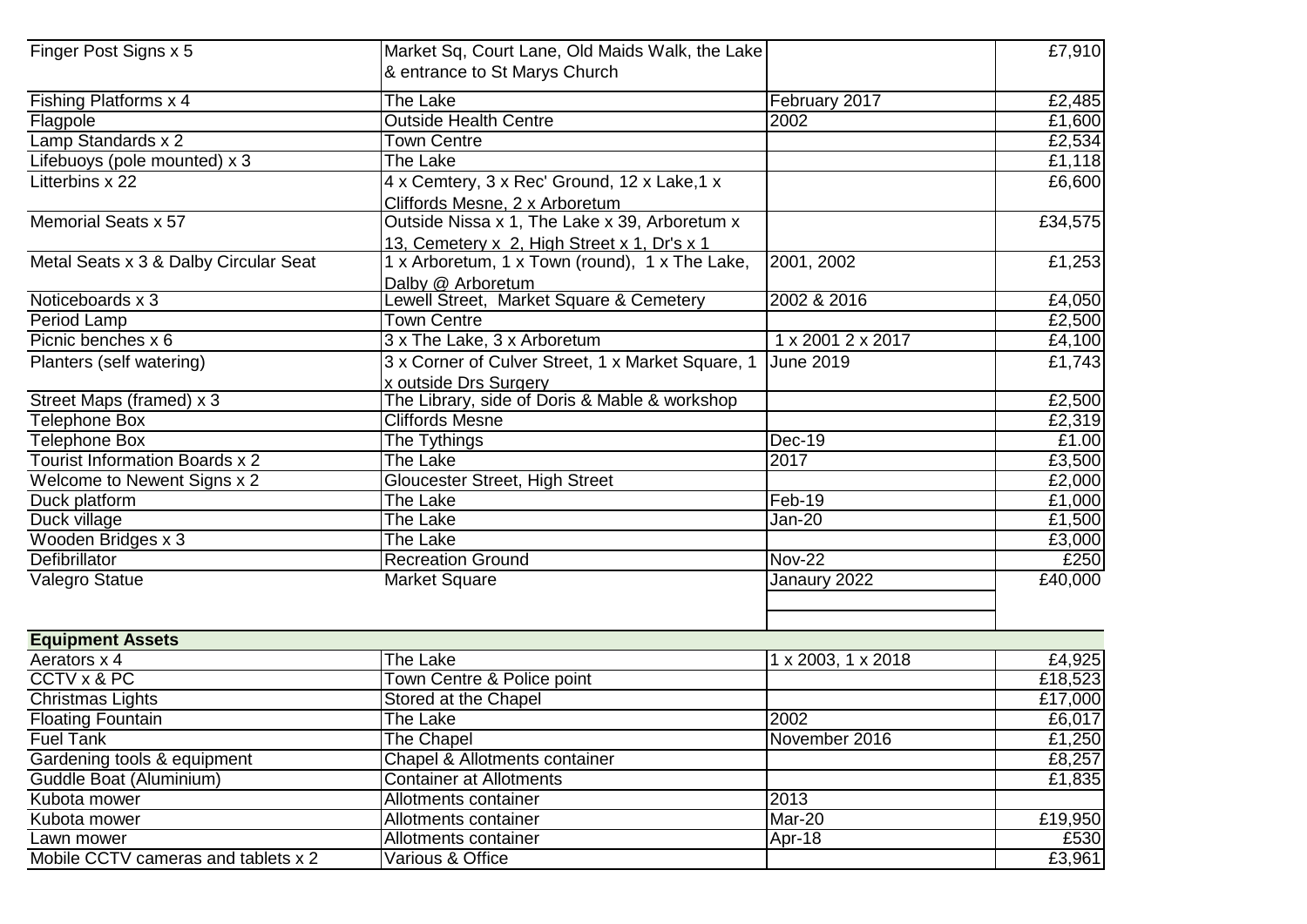| Motorola Radios & chargers x 5         | <b>Council Office</b>        | 2015                         | £1,740  |
|----------------------------------------|------------------------------|------------------------------|---------|
| Oxygen Meter                           | Chapel                       | 2016                         | £1,015  |
| <b>Bunting</b>                         | <b>Stored in Chapel</b>      | $May-18$                     | £693    |
| Repeater DR3000 (Digital) & Antenna    | <b>Community Centre</b>      | 2015                         | £2,470  |
| <b>Storage Container</b>               | The Cemetery                 | $Sep-19$                     | £1,800  |
| <b>Organisation Assets</b>             |                              |                              |         |
| Artefacts and display case             | <b>Market House</b>          |                              | On loan |
| <b>Bespoke Boardroom Tables</b>        | <b>Market House</b>          | 1998                         | £4,127  |
| Chain of Office x 2                    | Mayor & Deputy Mayor's House |                              | £2,458  |
| Computers x 5, laptop & Back up system | <b>Office</b>                | Upgraded Jan 2018 1 x        | £10,098 |
|                                        |                              | new computer Jan 19          |         |
| General Office Furniture & equipment   | Office                       | 1 x new office chairs Dec 18 | £7,178  |
| Millennium Hanging Quilts              | Market House                 | 2000                         | £5,894  |
| Upholstered Chairs x 20                | <b>Market House</b>          | 1992                         | £1,828  |

**TOTAL £1,774,723**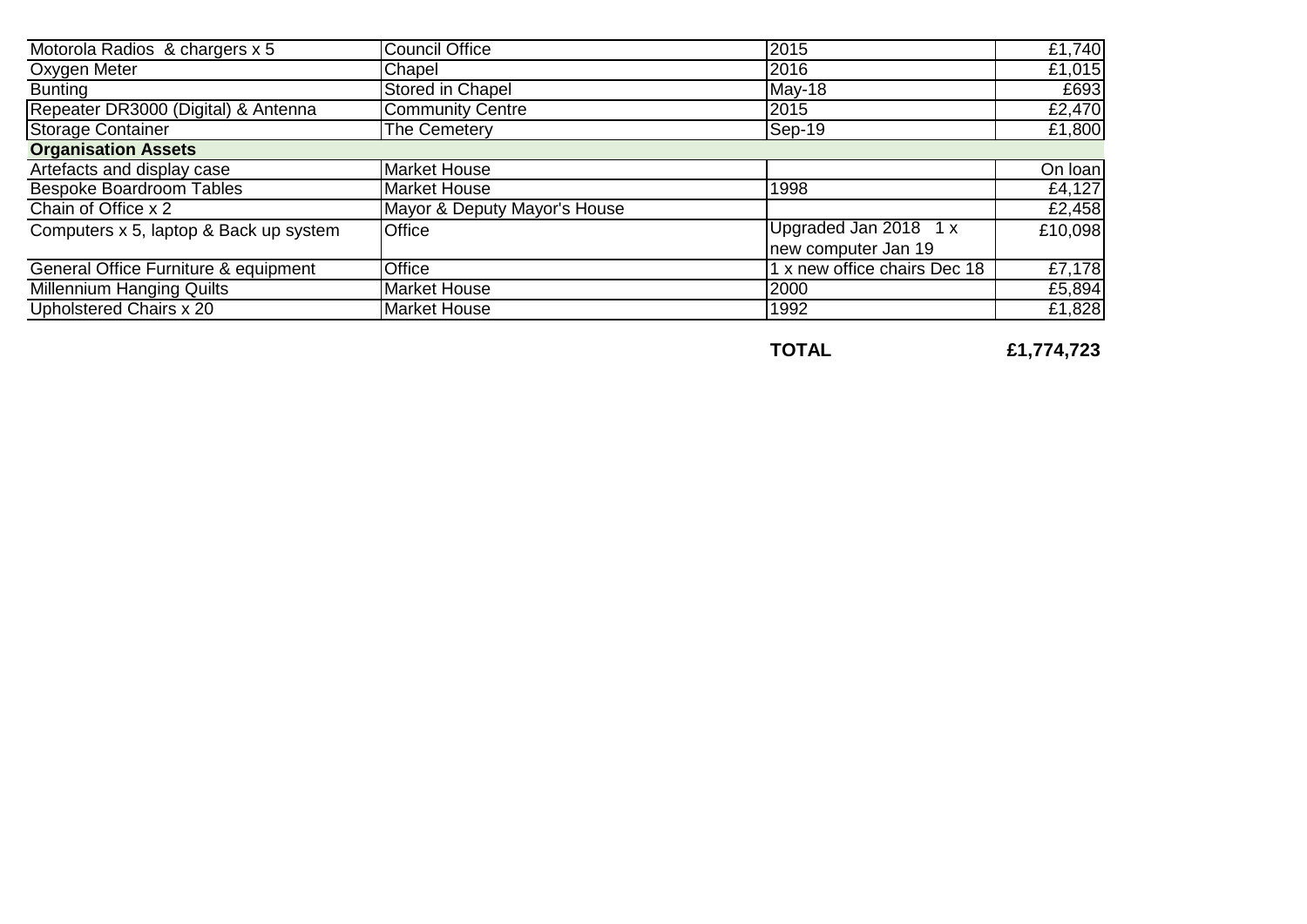